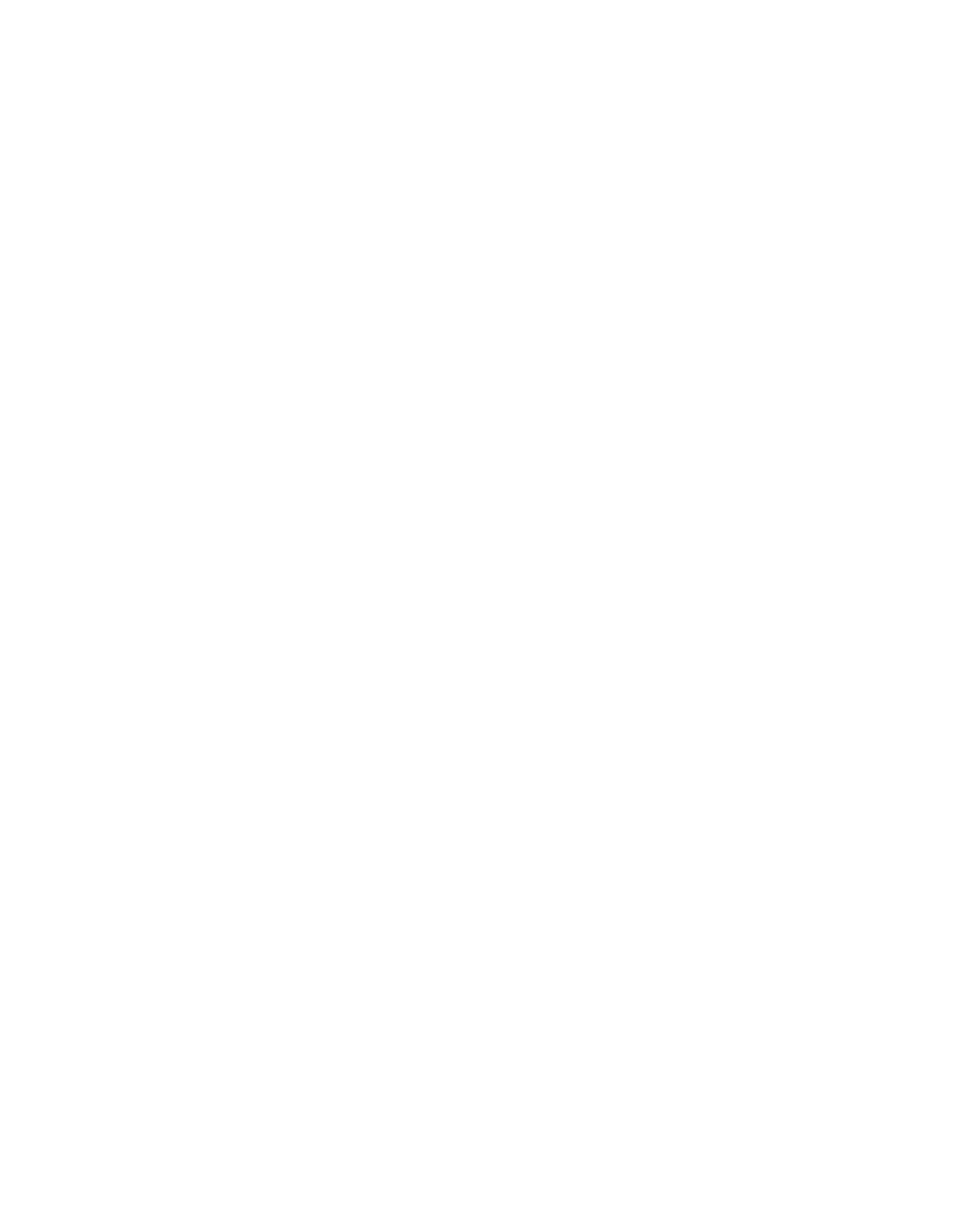# *Rhode Island's 2010 School-Age Child Care Quality Study*

Kelly L. Maxwell Syndee Kraus & Katie Hume

**FPG Child Development Institute**

**The University of North Carolina at Chapel Hill**

**May 2011**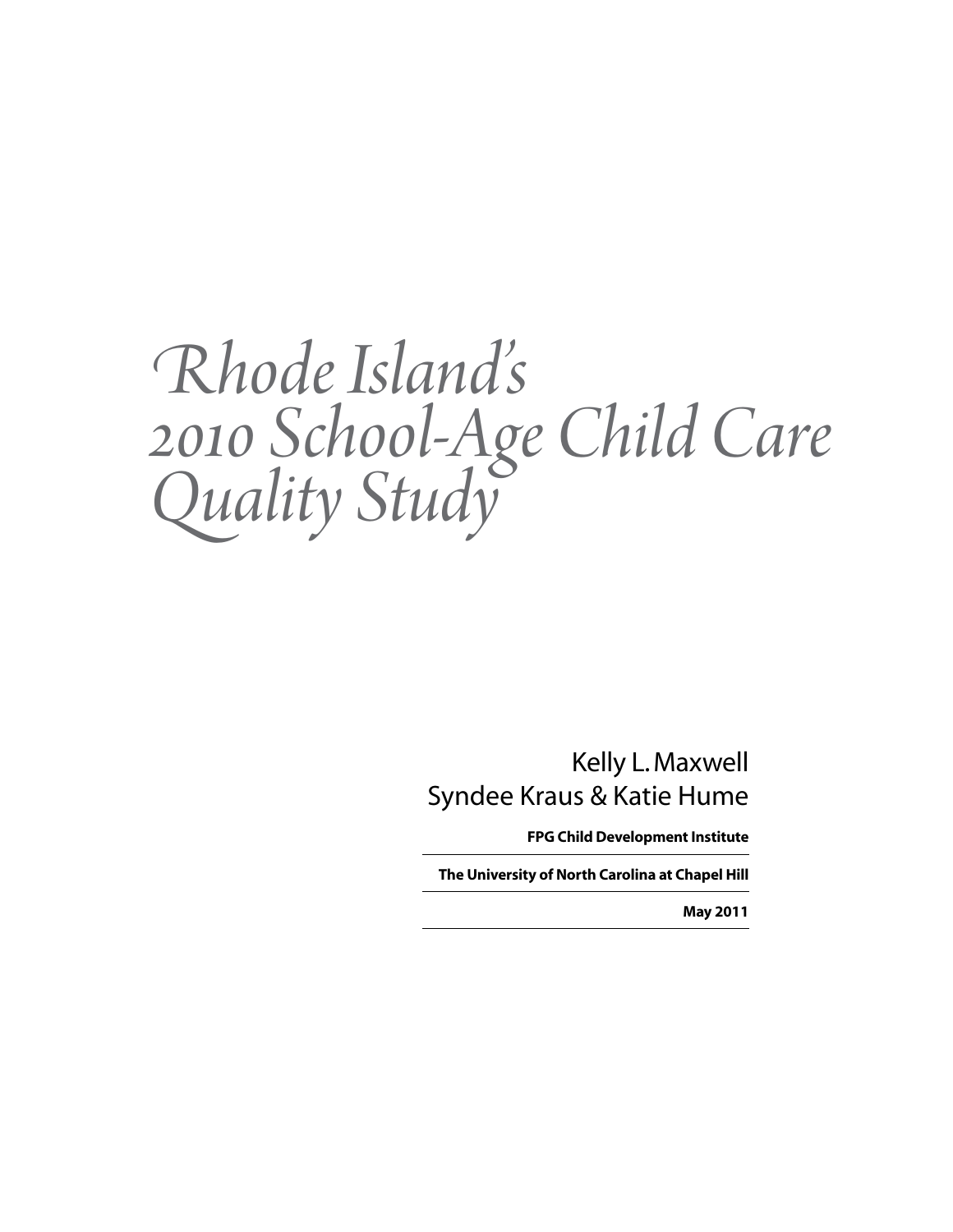Rhode Island's 2010 School-Age Child Care Quality Study © 2011 by Kelly L. Maxwell & Syndee Kraus

This report is available online at www.rikidscount.org

#### Suggested citation: Maxwell, K. L., Kraus, S, & Hume, K. (2011). Rhode Island's 2010 school-age child care quality study. Chapel Hill, NC: The University of North Carolina, FPG Child Development Institute.

This study was funded by the Rhode Island Foundation and the Nellie Mae Education Foundation through a contract between Rhode Island KIDS COUNT and the FPG Child Development Institute (FPG). BrightStars, Rhode Island's Quality Rating and Improvement System for child care and early learning programs, was launched with funding from United Way of Rhode Island, CVS Caremark Charitable Trust, and the Rhode Island Department of Human Services.

Several people worked hard to complete this study and report. The FPG team included Kelly Maxwell, principal investigator; Syndee Kraus, project director; Katie Hume, research assistant; Gina Walker, administrative assistant; Elizabeth Gunn, Michelle Lemon and Yanfang Kong, programmers; Angelia Baldwin, data entry. Gina Harrison helped design the report. The Rhode Island team included Leanne Barrett, policy analyst, Rhode Island KIDS COUNT and Tammy Camillo, director, and staff of the Rhode Island Association for the Education of Young Children, which is the implementation agency for BrightStars. The FPG and Rhode Island teams worked closely to conduct this study. FPG provided guidance, helped design the study and develop data collection tools, analyzed the data, and wrote the report. RIAEYC provided guidance and was responsible for recruitment and data collection. Rhode Island KIDS COUNT helped design the study and provided guidance on policy recommendations. A special thank you is extended to Lori Connors-Tadros from the Afterschool Investments Project for reviewing a draft of this report and providing insight into national school-age program quality issues. Finally, we would like to thank the administrators and staff who welcomed us into their programs so that we could better understand the care available to school-age children in Rhode Island.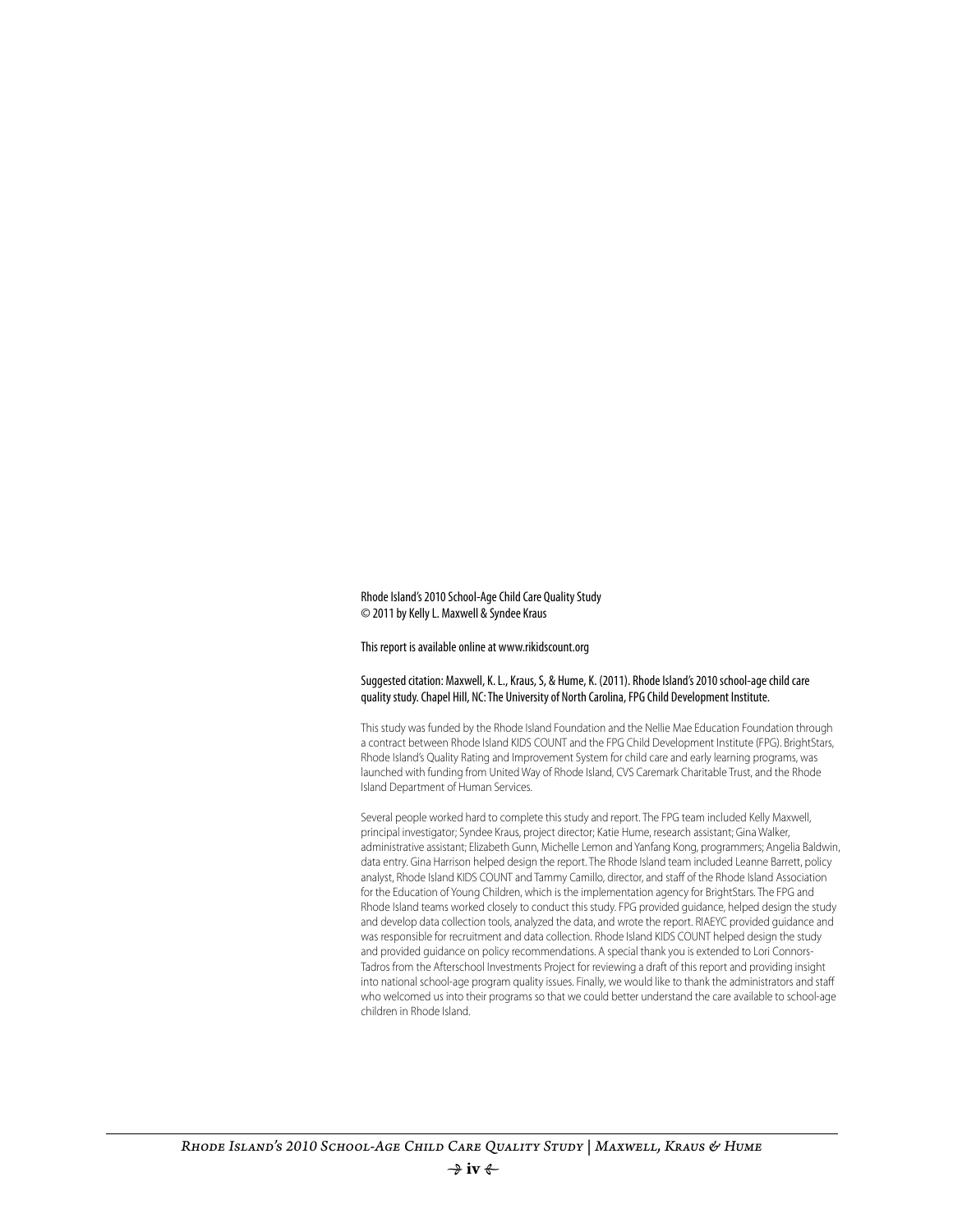ATIONALLY, about 15% of school-age children—8.4 million children—participate in an after-<br>school program; most of the children served are in elementary school.<sup>1</sup> In 2010, there were 203<br>licensed school-age child care prog school program; most of the children served are in elementary school.<sup>1</sup> In 2010, there were 203 licensed school-age child care programs in Rhode Island with spaces for over 11,000 children. About half of the 203 school-age programs were stand-alone, independent programs and the other half were operated as part of a licensed early childhood center. The majority of the licensed school-age child care slots in Rhode Island (68%) were in independently operated programs while the remainder (32%) were in licensed early childhood centers.<sup>2</sup> Research has demonstrated that high quality school-age programs promote children's social development, academic skills and health as well as prevent behaviors such as delinquency. <sup>3,4</sup> Research suggests that school-age programs are most effective when they a) provide quality programming including adequate supervision and structure, well-trained staff, and intentional activities; and b) coordinate with families, schools and other community organizations.<sup>5</sup>

To recognize and support quality early care and education, Rhode Island early childhood leaders developed BrightStars, a Quality Rating and Improvement System (QRIS) for early care and learning programs. A QRIS is a systematic approach "to assess, improve, and communicate the level of quality in early care and education programs."6 A state QRIS generally includes five common elements: quality standards, a process for monitoring the quality standards, outreach and support to programs and practitioners, financial incentives, and dissemination of ratings and information to parents and consumers.<sup>7,8</sup>

Rhode Island developed its QRIS from 2005 to 2008; implementation began in 2009. Through a statewide planning period funded by United Way of Rhode Island, Rhode Island KIDS COUNT worked with a 30-member steering committee, national and local consultants, and families to draft a comprehensive set of quality standards and criteria for early care and learning programs (child care centers/preschools, family child care homes, and school-age programs). These standards and criteria were developed within a 5-level framework to be used as the basis for a QRIS. Starting in 2008, these frameworks were pilot-tested with a sample

Research has demonstrated that high quality schoolage programs promote children's social development, academic skills and health as well as prevent behaviors such as delinquency. 3, 4

of programs.9,10,11 BrightStars leadership used the pilot data to finalize the *Child Care Center and Preschool Quality Framework*12 as well as the *Family Child Care Quality Framework.*<sup>13</sup> Implementation of BrightStars began in January 2009 with child care centers/preschools and in September 2009 with family child care homes. The *School-Age Child Care (K-5) Quality Framework* will be implemented statewide in 2011.

During the BrightStars development period, the steering committee decided to gather data to better understand the current quality of care across all three types of programs: centers/preschools, family child care, and schoolage programs. Recognizing that implementing a QRIS is a strategy designed to help programs make incremental quality improvements over time, Rhode Island leaders wanted to better understand the quality of care as BrightStars implementation began and to have data with which to compare future improvements in the state's child care and early learning system. Rhode Island leaders realized that they could not solely rely on BrightStars implementation data because programs that volunteer to participate in BrightStars may be more likely to provide high-quality care. Thus, a series of studies was conducted to understand the quality of care in randomly selected programs across Rhode Island. Randomly selected programs are more likely to represent the range of quality and program characteristics found across Rhode Island. Findings from these studies can also be used to guide the development of focused quality improvement initiatives in Rhode Island. This report focuses only on licensed, independent school-age child care programs. Previous reports described findings from similar quality studies of child care centers and preschool programs<sup>14</sup> and family child care.<sup>15</sup>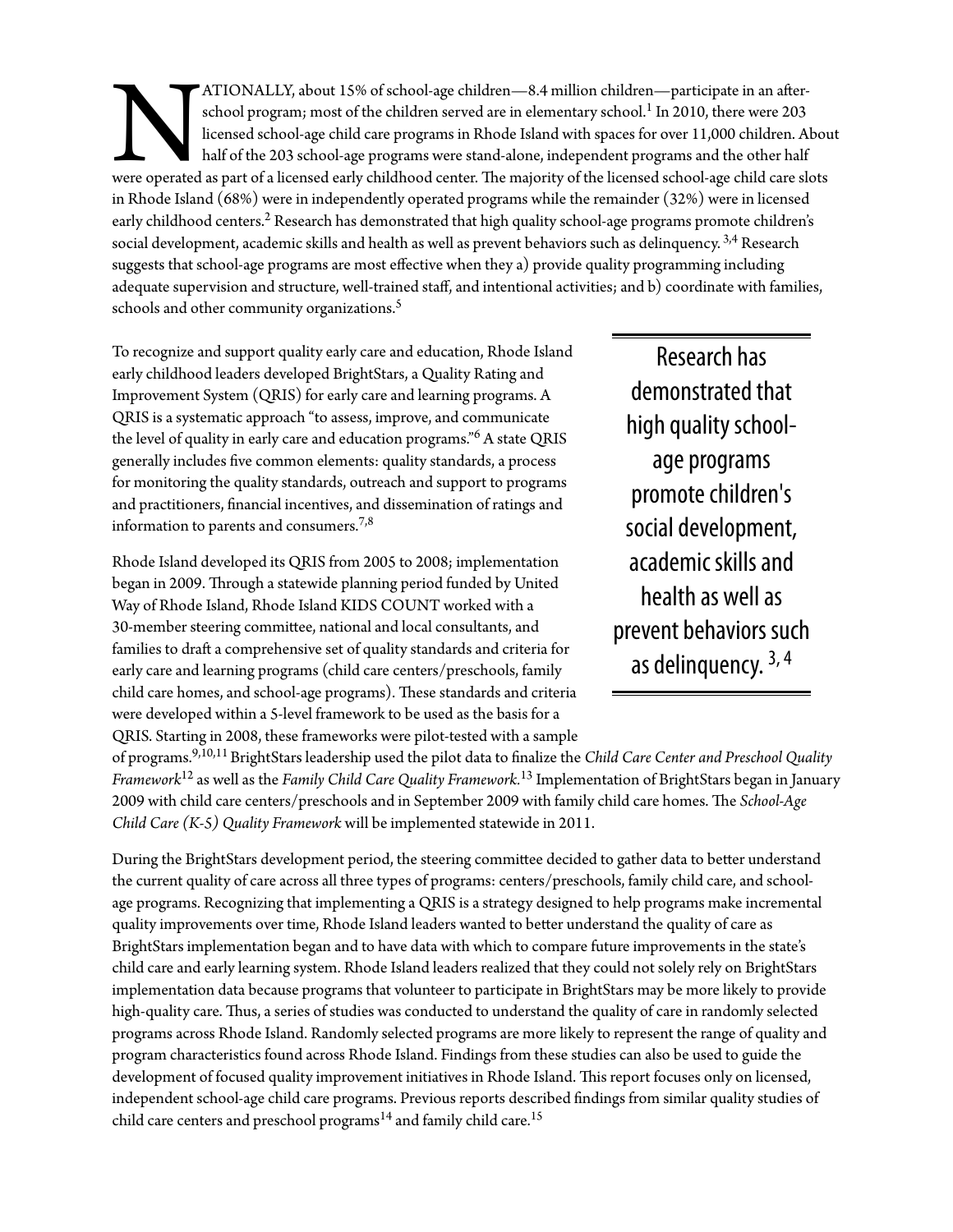## **Study Description**

The purpose of the Rhode Island School-Age Child Care Quality Study was to gather data to better understand the quality of care and education in licensed, stand-alone school-age child care programs, using key components delineated in the BrightStars *School-Age Child Care (K-5) Quality Framework*.

### **Program Selection**

The goal of the School-Age Quality Study was to gather data on the quality and characteristics of 30 randomly selected licensed, stand-alone programs serving school-age children. This study did not include data from child care centers that also provide school-age care.

From a pool of 73 randomly selected licensed school-age programs across Rhode Island, 21 (29%) were no longer operating a school-age program, did not have a working phone number, or could not be reached to confirm that that they were open (i.e., called multiple times but no one ever answered and voicemail was not available). Of the 52 programs that were eligible to participate in the study, 30 agreed to do so. This represents a response rate of 58%. The response rate for the Pilot Test was  $46\%$ <sup>16</sup>]

The programs in this study were located across the state of Rhode Island. Forty percent (40%) of the programs were located in Providence County, 26% in Kent County, 20% in Washington County, 7% in Newport County and 7% in Bristol County.

#### **Measures**

Multiple measures were used to gather program-level and group-level data for the School-Age Quality Study.

**Program-Level Measures**. Program-level data were gathered through director interviews and document reviews. Program directors were asked to provide written documentation about licensing compliance, accreditation, program self-assessments, child assessments, family involvement, and program administration. Directors were also asked for basic information about their program (e.g., enrollment, number of children receiving child care subsidies). During each visit, BrightStars staff completed a facility observation checklist, which documented the observed group size and ratios. The director and all lead staff were asked to complete a questionnaire about their qualifications and, if possible, to submit documentation of their degrees, coursework, and credentials.

**Group-Level Measures.** Group-level data about global quality were gathered through the *School-Age Care Environment Rating Scale* (SACERS).17 The SACERS is specifically designed to assess before- and after-school group care programs for school-age children, 5 to 12 years of age. The SACERS measures the following aspects of program quality: Space and Furnishings (e.g., furnishings for relaxation and comfort, room arrangement); Health and Safety (e.g., meals/snacks, safety practices); Activities (e.g., arts & crafts, language/reading, cultural awareness); Interactions (e.g., staff supervision of children, peer interactions); Program Structure (e.g., schedule, free choice, use of community resources); Staff Development (e.g., opportunities for professional growth, supervision and evaluation of staff); and Special Needs Supplementary Items (provisions for children with disabilities). In this study, only the first item from the Special Needs Supplementary items was included. None of the items from the Staff Development subscale were included because they are rated based on self-report, rather than observation of the program. This exclusion of items is consistent with practices in other state QRIS. Scores on the SACERS can range from 1-7 with higher scores indicating higher quality. Total scores from 1 to 2.9 are considered "low" quality, scores from 3.0 to 4.9 are considered "medium" quality, and scores of 5.0 or greater are considered "good" or "high" quality.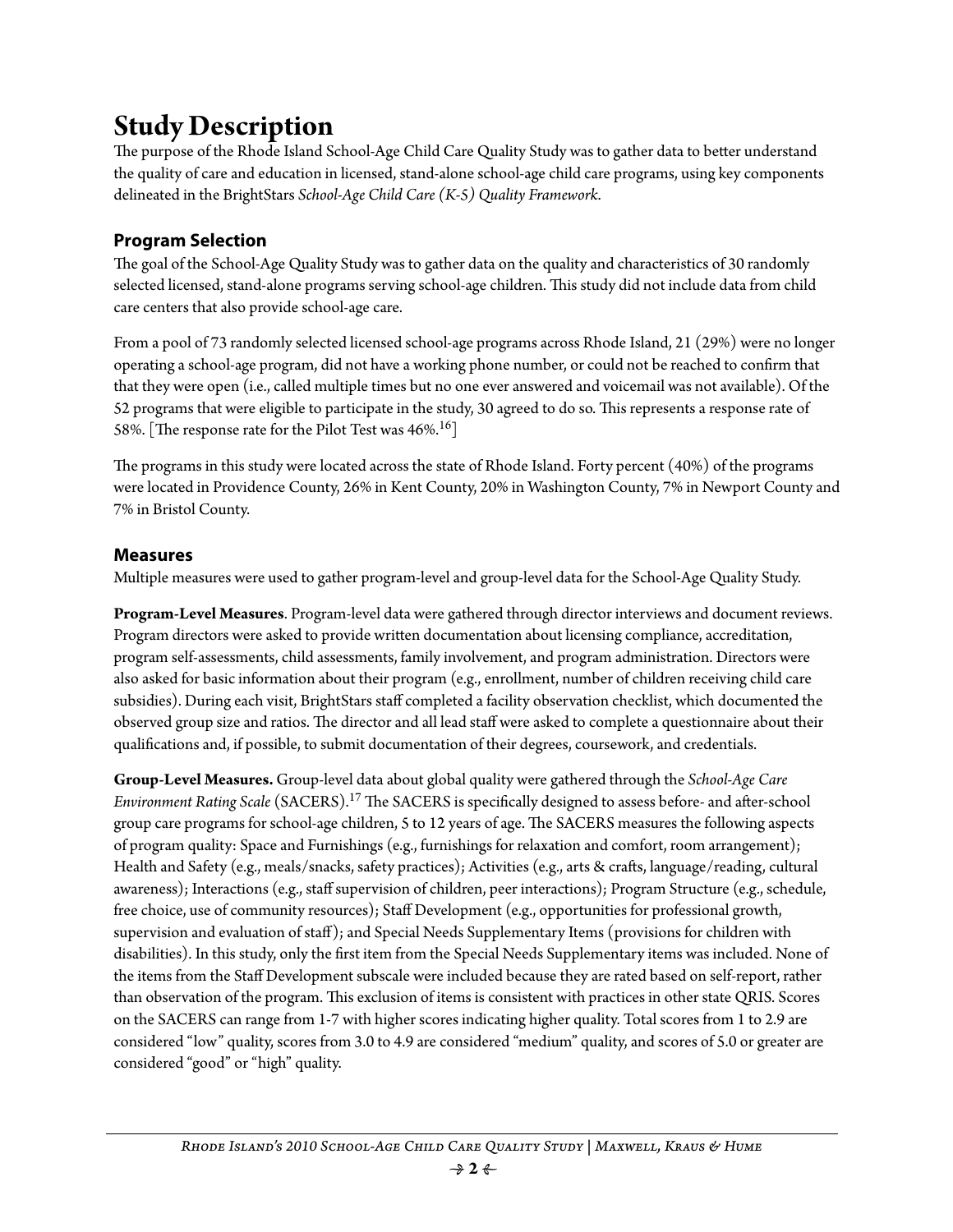#### **Procedures**

Data collection occurred between September and December 2010. Two BrightStars staff/consultants were responsible for all data collection. They were trained to reliability on the SACERS. Data collection in classrooms typically lasted 2 to 3 hours. Program-level measures were typically completed on the same day. To maximize the inclusion of programs representing a range of quality, incentives in the form of a \$75 gift card were offered to programs.

## **Findings**

The School-Age Child Care Quality Study included a range of stand-alone programs serving school-age children. Eighty-nine percent (89%) were not-for-profit organizations. Seventy percent (70%) of the programs in this study

were part of a larger organization that included multiple sites. Programs varied in size, with a mean total enrollment of 41 children. Seventy-four percent (74%) served fewer than 50 children, while 26% served between 50 and 100 children. Sixty-three percent (63%) of the observed groups included at least one child with a disability (e.g., cognitive, physical, socialemotional).

All of the programs reported that they accepted children whose families receive financial assistance through the Child Care Assistance Program at the Rhode Island Department of Human Services. The percentage of children enrolled who received subsidies varied. Twelve percent (12%) were not serving any children with subsidies at the time of the study. Fortysix percent (46%) of the programs reported that 25% or less of the enrolled children received subsidies; 23% reported that between 26% and 50% of the enrolled children received subsidies, and 19% of the programs reported that more than half of the enrolled children received subsidies.

Program directors provided data about the total number of children enrolled in their programs, by grade. Programs were much more likely to serve younger school-age children than older children. Seventy-eight percent (78%) of school-age programs in this study enrolled kindergartners. Ninetytwo percent (92%) of programs enrolled first graders, second graders, and third graders. Eighty-five percent (85%) of programs enrolled fourth graders. Fifty-eight percent (58%) of programs enrolled fifth graders. Fifty percent

**Table 1 Enrollment Information for Participating School-Age Programs**

| <b>Grade of Children</b><br><b>Enrolled</b> | <b>Percentage</b><br>(number)<br>of Children<br><b>Enrolled in All</b><br><b>Participating</b><br><b>Programs</b> |
|---------------------------------------------|-------------------------------------------------------------------------------------------------------------------|
| Kindergarten                                | 13% (134)                                                                                                         |
| 1st Grade                                   | 22% (231)                                                                                                         |
| 2nd Grade                                   | 16% (163)                                                                                                         |
| 3rd Grade                                   | 16% (164)                                                                                                         |
| 4th Grade                                   | 12% (131)                                                                                                         |
| 5th Grade                                   | 9% (94)                                                                                                           |
| 6th Grade                                   | 6% (65)                                                                                                           |
| 7th Grade                                   | $3\%$ (30)                                                                                                        |
| 8th Grade                                   | 3% (30)                                                                                                           |
| <b>Total</b>                                | 100% (1,042)                                                                                                      |

(50%) of programs enrolled sixth graders. Thirty-eight percent (38%) of programs served seventh graders, and only 23% of programs served eighth graders.

Across all participating school-age programs, a total of 1,042 children were enrolled. Table 1 provides grade-level information on the number and percentage of children enrolled across all participating programs. This information provides an overall picture of the ages of children served in Rhode Island school-age programs. About two-thirds (67%) of all the children enrolled in school-age programs were in K-3<sup>rd</sup> grade, and almost all (88%) were in elementary school. Only 12% of the children enrolled were in middle school (grades 6-8).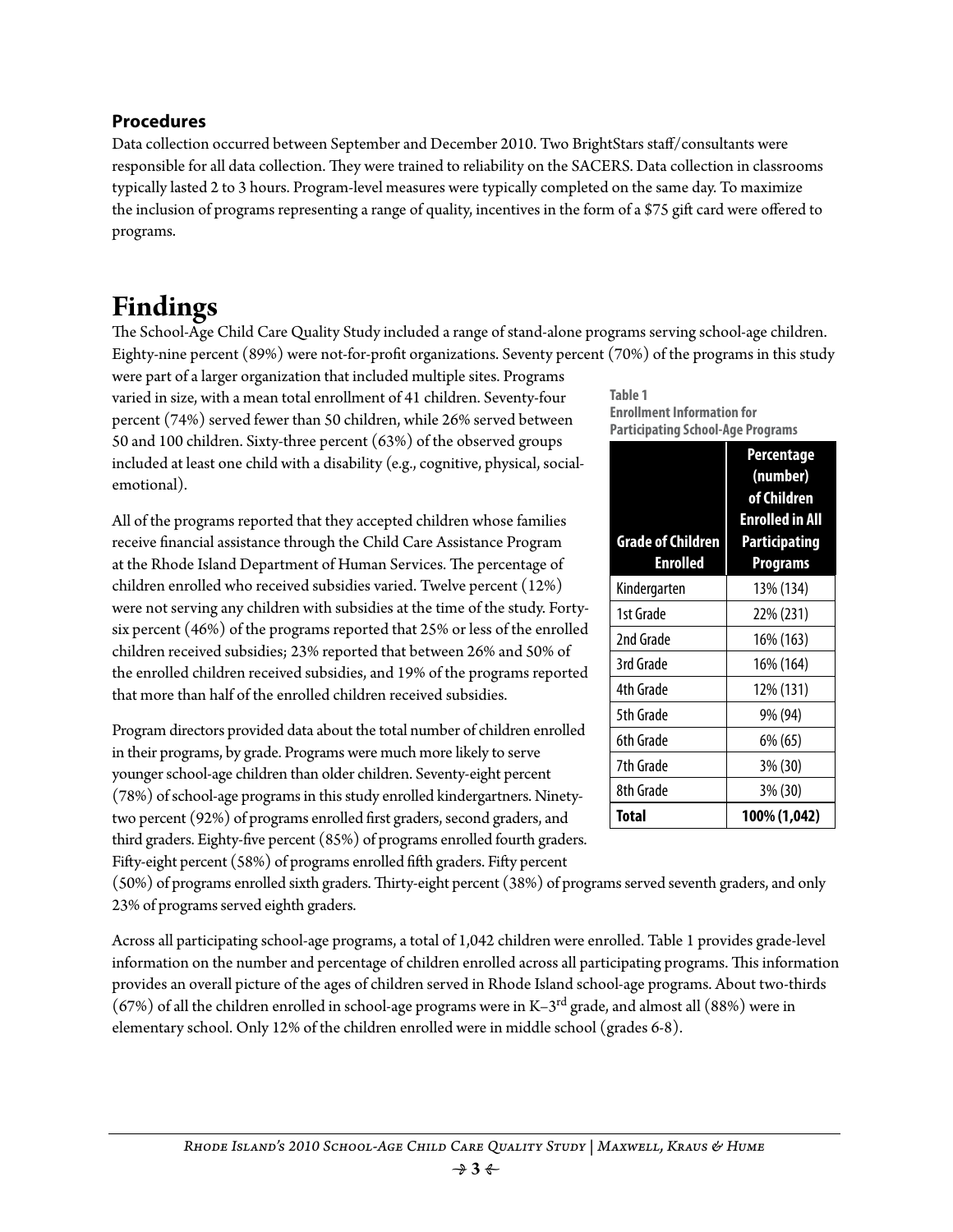#### **Licensing Compliance**

All of the school-age programs in this study reported that they were compliant with the critical areas of licensing. Twelve percent (12%) of programs were able to provide documentation of their licensing compliance; however, most of the programs (73%) did not have the licensing form to verify this self-reported information. Fifteen percent (15%) of programs were able to provide documentation, but the documentation indicated that they were not compliant with the critical areas of licensing. The critical areas of compliance for school-age programs, as defined by the Child Care Licensing Office, are: 1) staff/child ratio, 2) supervision of children, 3) prohibited disciplinary actions/corporal punishment, 4) licensed capacity, 5) use of passenger restraints/transportation, 6) items of potential danger to children, 7) reporting of child abuse and/or neglect, 8) staff background checks (criminal and child abuse and neglect, 9) following proper procedures for administering medication to children, 10) room temperature/ventilation/lighting, 11) qualified personnel, 12) safety of indoor and outdoor equipment and 13) physically safe environment/clean and free of hazards.

#### **National Accreditation**

None of the programs in the study were accredited by the Council on Accreditation After School Recognition program.



| Table 2 |                               |  |
|---------|-------------------------------|--|
|         | <b>SACERS Subscale Scores</b> |  |

| <b>Subscale</b>          | <b>Mean</b> | Range         |
|--------------------------|-------------|---------------|
| Space and Furnishings    | 3.68        | $2.36 - 5.73$ |
| <b>Health and Safety</b> | 3.47        | $2.50 - 4.66$ |
| <b>Activities</b>        | 3.30        | $2.00 - 4.75$ |
| <b>Interactions</b>      | 5.07        | $2.00 - 6.63$ |
| Program Structure        | 3.97        | $1.75 - 6.67$ |

#### **Group-Level Quality**

 This section includes information about the observed program quality for groups of children. The mean SACERS total score was 3.92 (range = 2.73 to 5.41). Most of the programs in the study were rated as "medium" quality or better, with 93% of the school-age programs in this study receiving an average SACERS total mean score of 3.0 or greater. Figure 1 shows the distribution of overall average mean SACERS scores, while Table 2 gives the average mean subscale scores.

#### **Curriculum and Child Assessment**

Of the 27 programs that completed a document review, all reported that the program's plan or curriculum includes weekly opportunities for physical activity, creative expression, and academic support; this was verified with written documentation at 85% of these programs.

Thirty-five percent (35%) of programs reported gathering written, individualized information about children's learning and development. Twenty-two percent (22%) of programs were able to verify that they did this.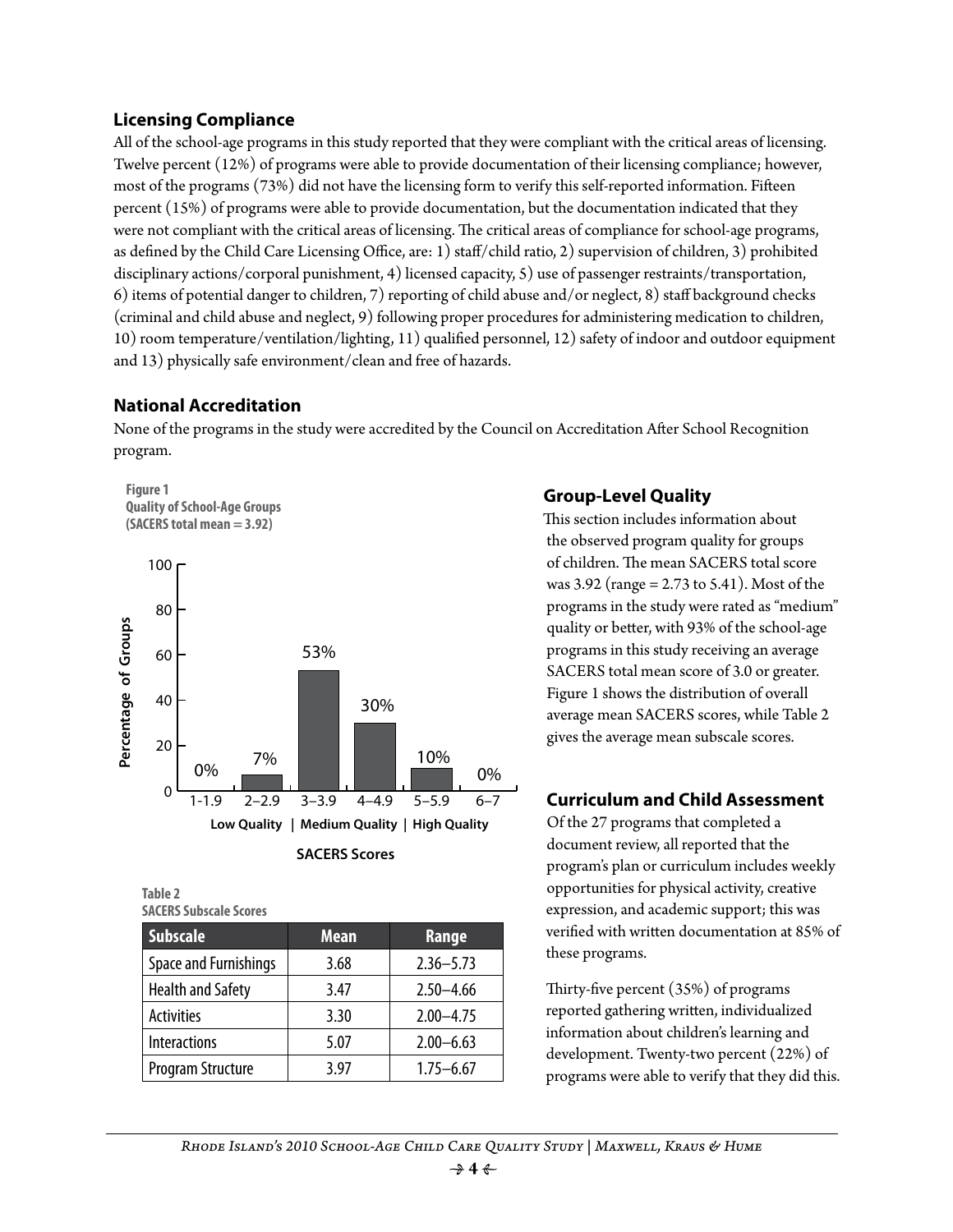#### **Group Configuration, Size and Ratio**

The total number of children in a group (i.e., group size) and the number of children per adult (i.e., staff-child ratio) are important aspects of quality because it is easier for adults to meet the health and safety as well as developmental needs of each child if there are fewer children and more adults in a group.18 Data about group configuration, group size and ratios were gathered through observation of each group in the participating programs. Note that this information is based on the number of children and adults present during the observation and may differ from the enrollment data provided by the director. Table 3 provides group size and ratio information, organized by the grade of the youngest child served.

Most of the programs (87%) in this study served all children in the program in one group. Of the 13% of programs serving children in more than one group, the number of groups ranged from two to five. Sixty-one percent (61%) of groups included children only in elementary school

(K-5), and thirty-nine percent (39%) of groups included children from both elementary and middle school.

Seventy-three percent (73%) of programs met the group size requirements as specified in BrightStars (i.e., no more than 24 children in a group with kindergartners and no more than 26 children in a group without kindergartners). Ninety-seven percent (97%) of programs met the ratio requirements as specified in state licensing (i.e., no more than 13 children assigned to one adult). Fifty percent (50%) of programs either posted the program's minimum staff-child ratio or provided it to families in writing.

| Table 3                                                        |  |  |
|----------------------------------------------------------------|--|--|
| <b>Group Size and Ratio by Grade for Youngest Child Served</b> |  |  |

| <b>Grade of Youngest</b><br><b>Child in Group</b> | <b>Group Size</b><br><b>Median</b><br>(range) | Average<br><b>Number of Chil-</b><br>dren per Adult<br>(range) |
|---------------------------------------------------|-----------------------------------------------|----------------------------------------------------------------|
| Kindergarten                                      | $15(5-38)$                                    | $7.3(2.5-29)$                                                  |
| 1st Grade                                         | $14(9 - 68)$                                  | $7(2.8-9)$                                                     |
| 2nd Grade                                         | $27(14-39)$                                   | $8.6(7.8-9.3)$                                                 |
| 3rd Grade                                         | 50                                            | 7.1                                                            |
| 5th Grade                                         | 12                                            | $9(6-12)$                                                      |

#### **Director Qualifications**

Although BrightStars staff requested transcripts to verify information about the qualifications of program directors, it was not always possible to obtain these documents for this study. Thus, the information reported below was self-reported by directors. Fourteen percent (14%) of program directors had completed some college courses, and 86% held at least a Bachelor's degree (see Table 4). Of those with a college degree, 59% majored in Child/Youth Development or a related field.<sup>a</sup>

**Table 4 Highest Education Level of Directors**

| <b>Degree</b>                   | <b>Percentage</b><br>of Directors |
|---------------------------------|-----------------------------------|
| Some college<br>(but no degree) | 14%                               |
|                                 |                                   |
| Bachelor's or higher            | 86%                               |

#### **Lead Staff Qualifications**

Although BrightStars staff requested transcripts to verify information

about staff qualifications, it was not always possible to obtain these documents for this study. Thus, the information about staff qualifications was self-reported.

a Majors in Child/Youth Development or a related field included: early childhood education, early childhood special education, human development, psychology, sociology, social work, education, pediatric nursing, home economics/family and consumer science, recreation, and child and family studies.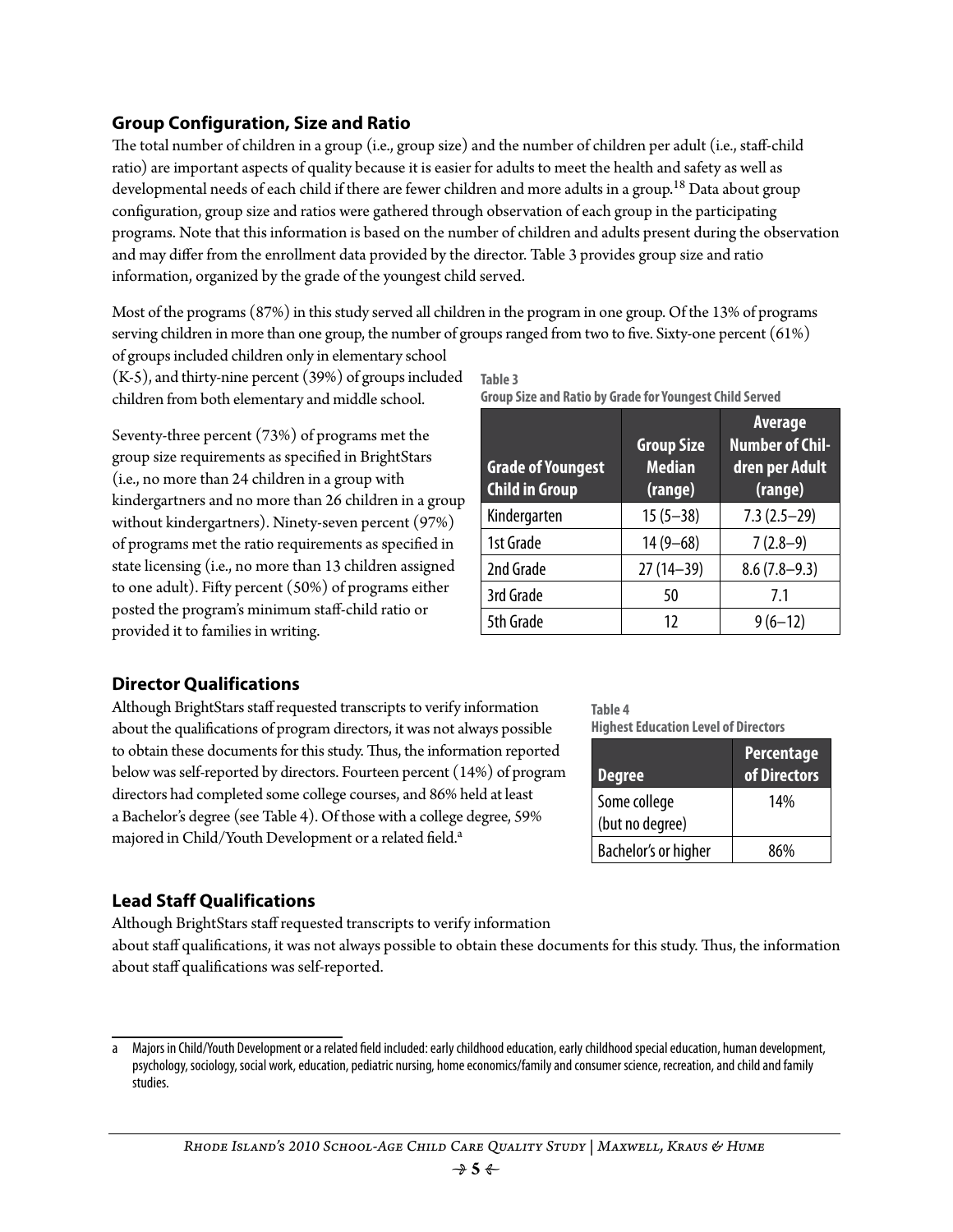**Table 5 Highest Education Level of Lead Staff**

| <b>Degree</b>                   | <b>Percentage</b><br>of Lead Staff |
|---------------------------------|------------------------------------|
| High School or GED              | 8%                                 |
| Some college (but no<br>degree) | 33%                                |
| Associate's degree              | 16%                                |
| Bachelor's or higher            | 43%                                |

Table 5 provides information about the highest education level of lead staff.<sup>b</sup> Fifty-nine percent (59%) of lead staff had an Associate's degree or higher. Of those with a degree, 41% majored in Child/Youth Development or a related field.

Thirty-one percent (31%) of programs provided documentation demonstrating that they have a written Individual Professional Development Plan (IPDP) for each lead staff member.

#### **Table 6**

**Percentage of Programs Offering Strategies for Communicating with Families**

| <b>Strategy</b>                                                                      | Percentage<br><b>Self-Report</b> | Percentage<br><b>Verified with</b><br><b>Evidence</b> |
|--------------------------------------------------------------------------------------|----------------------------------|-------------------------------------------------------|
| <b>Monthly Newsletter</b>                                                            | 80%                              | 44%                                                   |
| Conduct an annual family survey                                                      | 58%                              | 33%                                                   |
| Host a family meeting, social event, or<br>workshop 4 times per year                 | 56%                              | 46%                                                   |
| Offer parent-staff conferences<br>at least 2 times per year                          | 32%                              | 15%                                                   |
| Offer ideas and suggestions to support<br>learning at home at least 4 times per year | 24%                              | 11%                                                   |
| Have a parent advisory board<br>that meets at least 4 times per year                 | 12%                              | $0\%$                                                 |

#### **Family Communication and Involvement**

Program directors provided information about different aspects of communication and involvement with families, such as newsletters and family meetings (see Table 6). Fiftynine percent (59%) of the programs were able to verify that they offered at least one of these communication strategies; 40% offered two or more; and 33% offered three or more.

#### **Program Management**

Fifteen percent (15%) of programs provided evidence that they had conducted a comprehensive program self-assessment during the past year.

## **Study Limitations**

The data from this study provide rich information about licensed, independent school-age child care programs in Rhode Island. Information was obtained from different individuals (i.e., administrators, lead staff), using multiple methods (i.e., observations, interview, questionnaire, review of documents). The information in this study, however, is not perfect. For instance, some administrators may have misunderstood some of the questions asked. Although data collectors were trained to use the classroom observation measures, there is always a certain amount of observer error. Additionally, the measures used in this study may not have covered aspects of quality and program characteristics that may be of interest to readers. Some of the Rhode Island school-age programs in this study, for instance, may demonstrate characteristics of high-quality programs that are not measured by the SACERS and, therefore, are not included in this report. Finally, this study did not include data from schoolage classrooms in licensed child care centers, so findings should not be generalized to those classrooms. Even with these cautions, though, we believe the study provides important information about the quality of licensed, independent school-age programs in Rhode Island.

b Lead staff have primary responsiblity for children in the program. Programs must have a sufficient number of lead staff (1 lead staff for every 24–26 children enrolled in the program).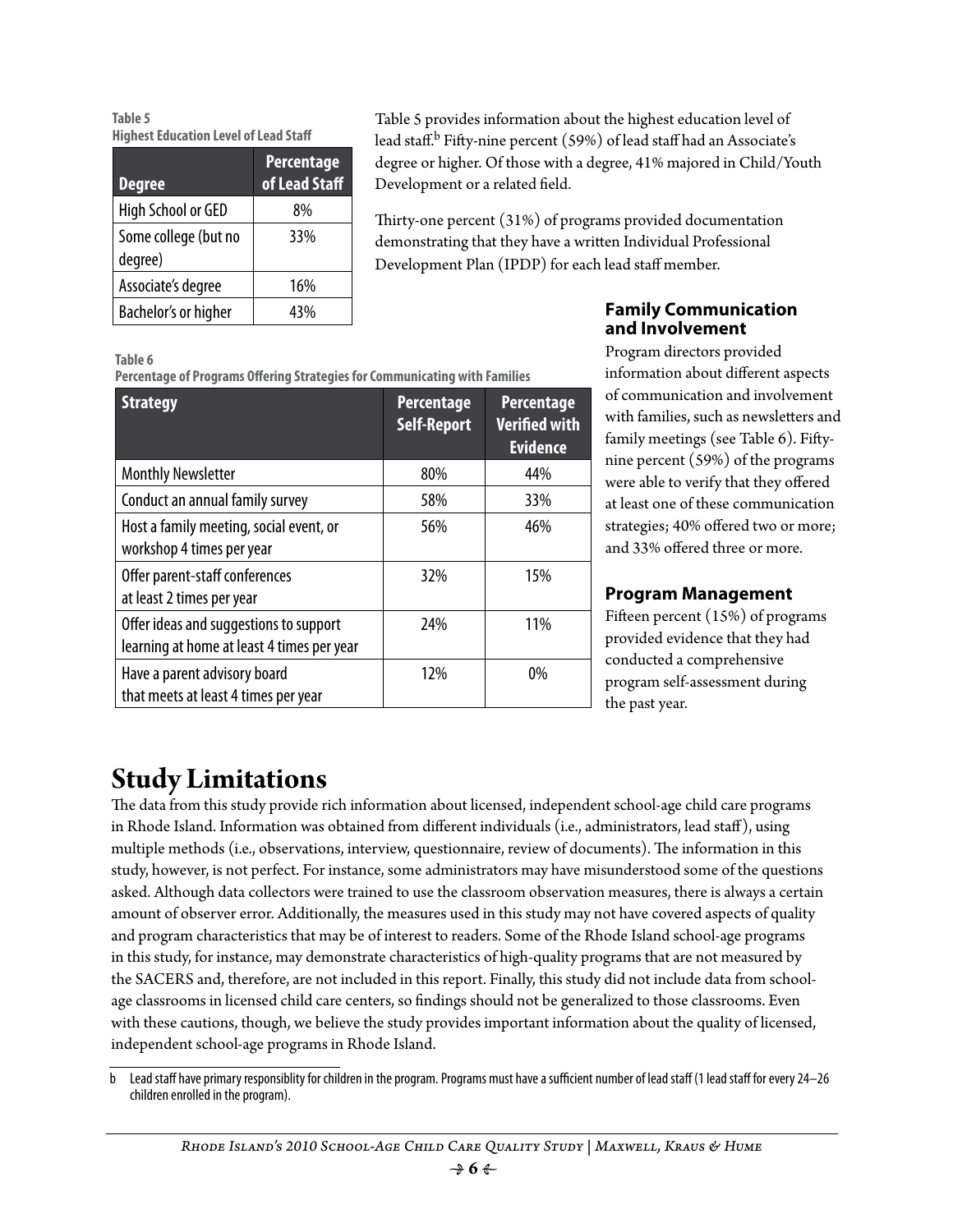## **Conclusions and Recommendations**

**The data from this study suggest that Rhode Island licensed school-age programs are working hard to provide quality programs for school-age children and their families.** Ninety-seven percent (97%) of programs had good ratios of adults per child (i.e., 13 or fewer children assigned to one adult). Seventy-three percent (73%) of programs had no more than 24 children in a group that included kindergartners. Eighty-five percent (85%) of programs offered weekly opportunities for physical activity, creative expression, and academic support.

**There is room for improvement in the quality of school-age programs in Rhode Island.** Eighty-three percent (83%) of school-age programs in the study were rated as having a "medium" level of quality (i.e., SACERS mean score between 3.0 and 4.9) and 10% were rated as having a "high" level of quality (i.e., SACERS mean score of 5.0 or greater). Seven percent (7%) of programs were rated as having a "low" level of quality (i.e., SACERS mean score less than 3.0). Fifteen percent (15%) of programs conducted a program self-assessment in the past year. Thirtyfive percent (35%) reported that they gathered information about each child to help individualize the program to children's needs and interests.

**Supporting quality school-age programs will require multiple strategies, including professional development and technical assistance designed to address the unique needs of school-age care providers.**  Strategies supporting quality practices need to specifically address issues of providing high-quality care and education for children in a mixed-age setting. The data from this study suggest that about two-thirds of programs serve at least one child with a disability. Thus, it may be helpful to offer professional development opportunities about individualizing the structure, content, and activities in school-age programs to best meet the needs of children with disabilities as well as their typically developing peers. Finally, most school-age programs rely on part-time staff who may have difficulty accessing professional development.<sup>19</sup> Strengthening quality will require strategies that meet the unique needs of school-age programs.

**Rhode Island leaders should use BrightStars to provide an overarching framework for organizing and aligning various aspects of the early childhood education system including school-age programs.** Organizing efforts around the BrightStars quality frameworks will help move Rhode Island toward an integrated, comprehensive system of early care and education. As Rhode Island leaders move forward in strengthening the early childhood system, they should continue their intentional inclusion of school-age programs.

**The decision to include two quality assessment observation tools in the** *BrightStars School-Age Child Care (K-5) Quality Framework* **nicely balances the need for a valid, reliable quality assessment tool with the interests of the school-age program community in the state.** Many Rhode Island after-school programs use the Rhode Island Program Quality Assessment Scale (RIPQA), which is based on the national Youth Program Quality Assessment (YPQA) tool developed by HighScope for programs serving children in grades 4 through 12.<sup>20</sup> Some Rhode Island after-school programs serving younger children in grades K through 5 have begun using the Younger Youth Program Quality Assessment (now named the School Age Program Quality Assessment; SAPQA) also developed by HighScope.<sup>21</sup> Although Rhode Island school-age providers have been using the SAPQA, the authors are still conducting research to determine whether it produces scores that are reliable and valid enough for the high stakes purpose of assigning public ratings of quality within a QRIS framework. The SACERS has evidence of producing reliable, valid scores and was selected by Rhode Island leaders to be the independently-rated quality observation measure used in the Rhode Island BrightStars framework. This is consistent with most other state QRISs that use the Environmental Ratings Scales across child care centers, family child care programs, and school-age programs. The SACERS covers much of the same—but not all—constructs covered in the School Age Program Quality Assessment. The SAPQA is designed to be content-neutral and focuses primarily on adult-child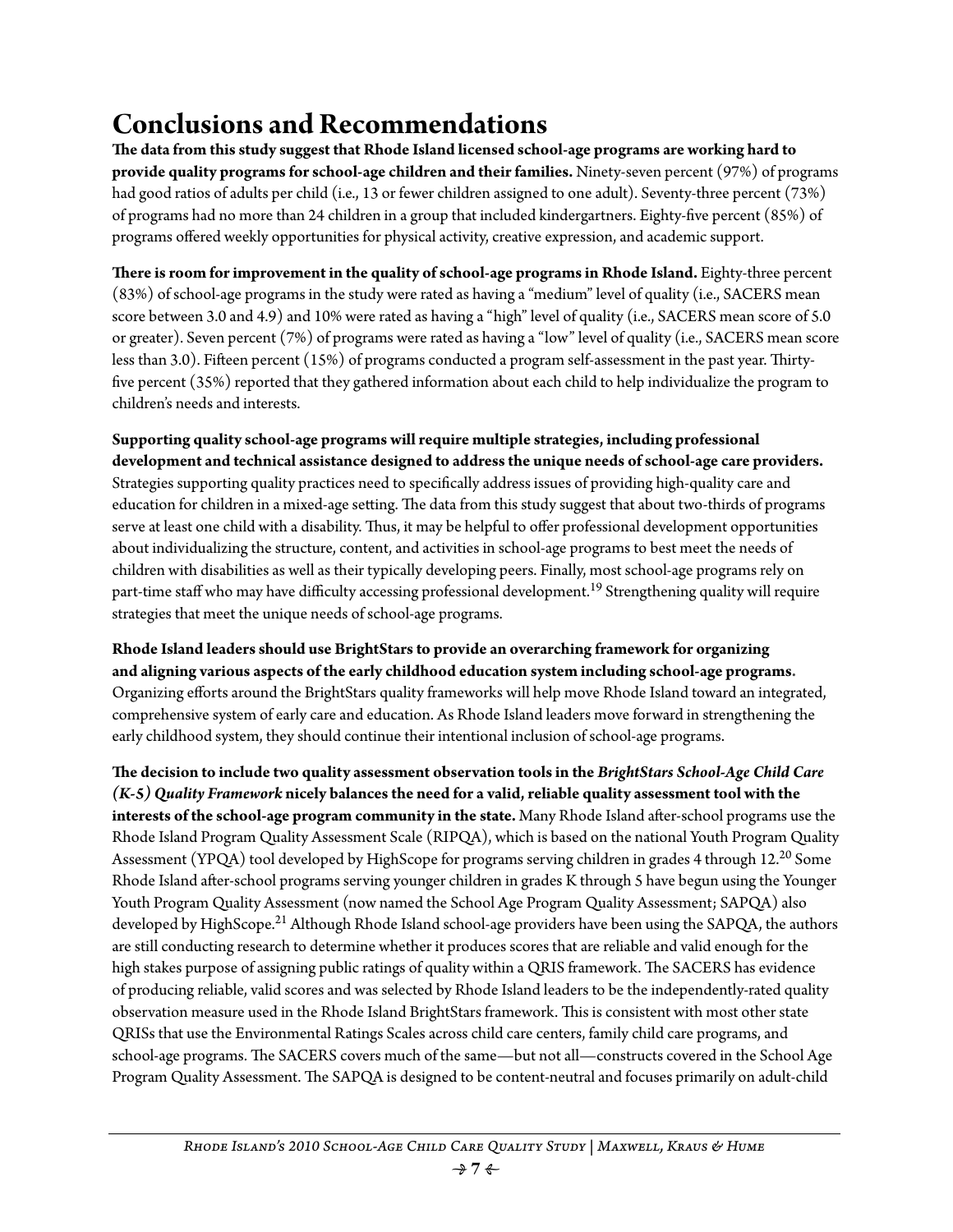interaction and instruction related to cognitive engagement (C. Smith, personal communication, February, 2011). The SACERS measures a broad range of structural and process features and includes content-specific items (e.g., art, math/reasoning and blocks/construction).

The *BrightStars School-Age Child Care Quality Framework* also requires programs to conduct a self-assessment using the SAPQA that can inform the development of a quality improvement plan. Using both the SACERS and the SAPQA recognizes the importance of different aspects of school-age program quality and the need for assessments that are reliable and valid for—as well as aligned with—school-age programs.

**The decision regarding the quality assessment tools included in the** *BrightStars School-Age Child Care (K-5) Quality Framework* **should be revisited in a few years.** When data are available that demonstrate that the SAPQA provides reliable and valid scores for school-age program quality, Rhode Island leaders may want to reconsider its use for the independently-completed measure of the learning environment within the BrightStars quality framework.

**Rhode Island leaders should think broadly about including school-age classrooms and programs in BrightStars**. Although the pilot and quality study of school-age programs were limited to independent, standalone school-age programs, about a third of Rhode Island's licensed school-age slots in 2010 were in licensed early childhood centers.22 Early childhood centers are already included in BrightStars, although their rating is based only on services for young children birth to five (even if the program also provides after-school services). Leaders may want to consider expanding BrightStars to include school-age classrooms in early childhood centers as a strategy for strengthening a broader array of programs serving school-age children.

**In closing, Rhode Island KIDS COUNT and BrightStars leaders should be applauded for intentionally including school-age programs in the state's QRIS and for conducting a statewide study of licensed, independent school-age programs.** Rhode Island can serve as an example to other states across the country that include school-age programs in QRIS.

Four strategies are recommended for the successful inclusion of school-age programs in QRIS: involve schoolage leaders throughout the process, use standards that address the needs of older children, recognize the unique circumstances for school-age program staff, and reduce barriers for diverse programs to participate in the QRIS.<sup>23</sup> Rhode Island has utilized these strategies in developing the quality framework for school-age programs and plans to continue doing so when implementing BrightStars with school-age programs.

From the beginning, Rhode Island has intentionally worked with the school-age program community to develop a quality framework that recognizes the importance and uniqueness of school-age care. This collaborative, thoughtful approach is commendable and should support stronger quality improvement efforts in school-age programs. It also serves as an important model for other states. We hope that the findings from this study will be useful in guiding Rhode Island's future investments in improving the quality of school-age programs.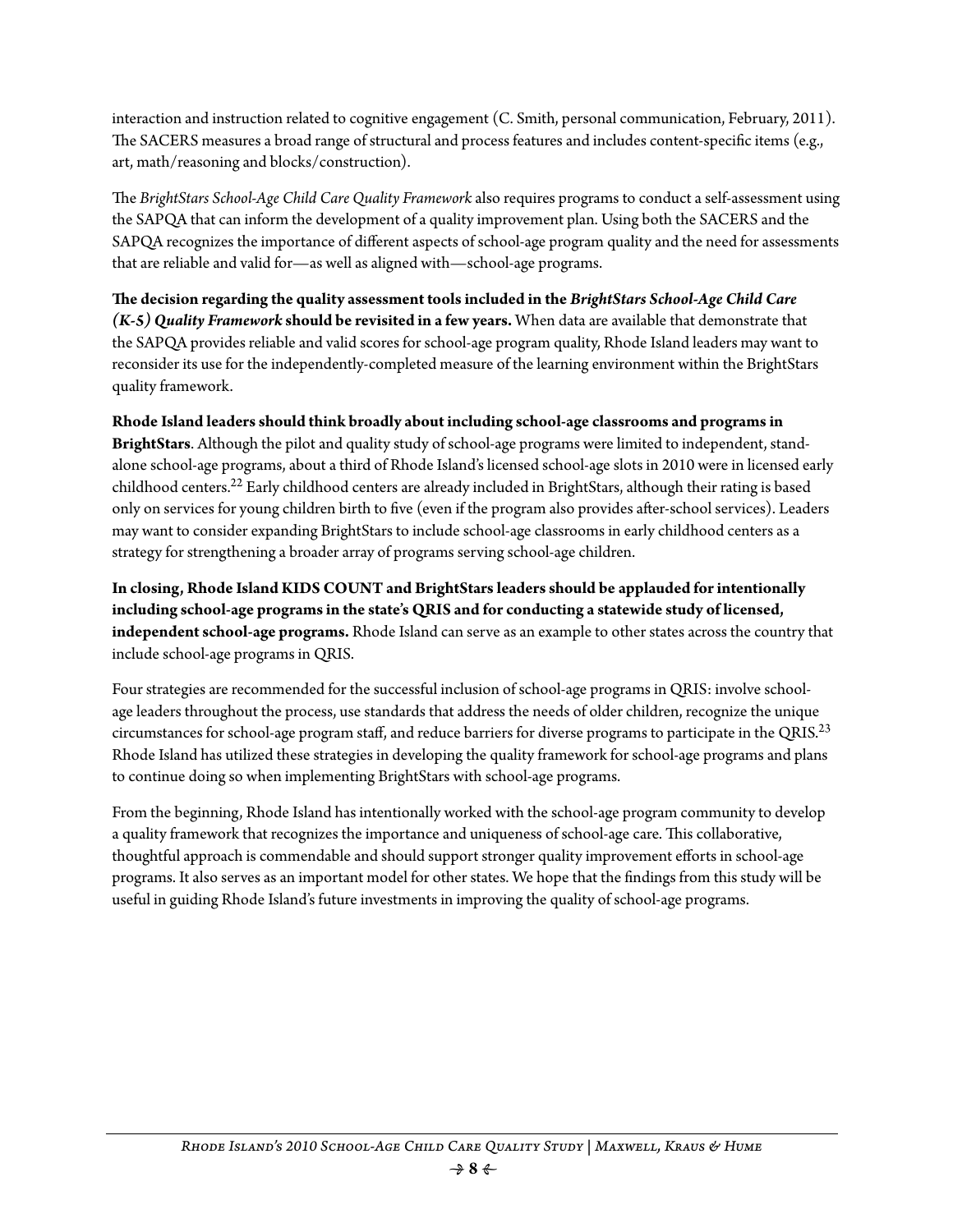## **References**

- 1 Afterschool Alliance. (2009). *America after 3 PM.* Retrieved from http://www. afterschoolalliance.org/AA3\_Full\_Report.pdf
- 2 Rhode Island KIDS COUNT. (2011). *2011 Rhode Island KIDS COUNT factbook*. Providence: Authors. Retrieved from www. rikidscount.org
- 3 Harvard Family Research Project. (2008, February*). After school programs in the 21st century: Their potential and what it takes to achieve it* (Issues and Opportunities in Out-of-School Time Evaluation, Vol. 10)*.*  Cambridge, MA: Authors.
- 4 Durlak, J. A. & Weissberg, R. P. (2007). *The impact of after-school programs that promote personal and social skills: Executive summary.* Chicago, IL: Collaborative for Academic, Social, and Emotional Learning
- 5 See Reference 3.
- 6 Mitchell, A. W. (2005). *Stair steps to quality: A guide for states and communities developing quality rating systems for early care and education* (p.4). Alexandria, VA: United Way of America, Success by 6.
- 7 Tout, K., Zaslow, M., Halle, T., & Forry, N. (2009). *Issues for the next decade of quality rating and improvement systems* (OPRE Issue Brief #3). Washington, DC: Child Trends.
- 8 Zellman, G. L., & Perlman, M. (2008). *Child care quality rating and improvement systems in five pioneer states: Implementation issues and lessons learned*. Santa Monica, CA: RAND Corporation.
- 9 Maxwell, K. (2008). *Pilot test of the draft Rhode Island BrightStars child care center and preschool framework*. Chapel Hill: The University of North Carolina, FPG Child Development Institute. Retrieved from http://www.rikidscount.org
- 10 Maxwell, K. (2009). *Pilot test of the draft Rhode Island BrightStars family child care framework*. Chapel Hill: The University of North Carolina, FPG Child Development Institute. Retrieved from http://www. rikidscount.org
- 11 Maxwell, K. (2010). *Pilot test of the draft Rhode Island BrightStars school age child care (K-5) framework*. Chapel Hill: The University of North Carolina, FPG Child Development Institute. Retrieved from http://www.rikidscount.org
- 12 Rhode Island Association for the Education of Young Children. *BrightStars child care center and preschool quality framework*. (2008). Retrieved from http:// www.brightstars.org/providers/childcarecenters-and-preschools.aspx
- 13 Rhode Island Association for the Education of Young Children. *BrightStars family child care quality framework*. (2009). Retrieved from http://www.brightstars. org/providers/family-child-care-homes. aspx
- 14 Maxwell, K. L., & Kraus, S. (2010). *Rhode Island's 2009 child care center and preschool quality study.* Chapel Hill: The University of North Carolina, FPG Child Development Institute.
- 15 Maxwell, K. L., & Kraus, S. (2010). *Rhode Island's 2010 family child care quality study*. Chapel Hill: The University of North Carolina, FPG Child Development Institute.
- 16 See Reference 11.
- 17 Harms, T., Jacobs, E. V., & White, D.R. (1996). *School-age care environment rating scale.* New York, NY: Teachers College Press.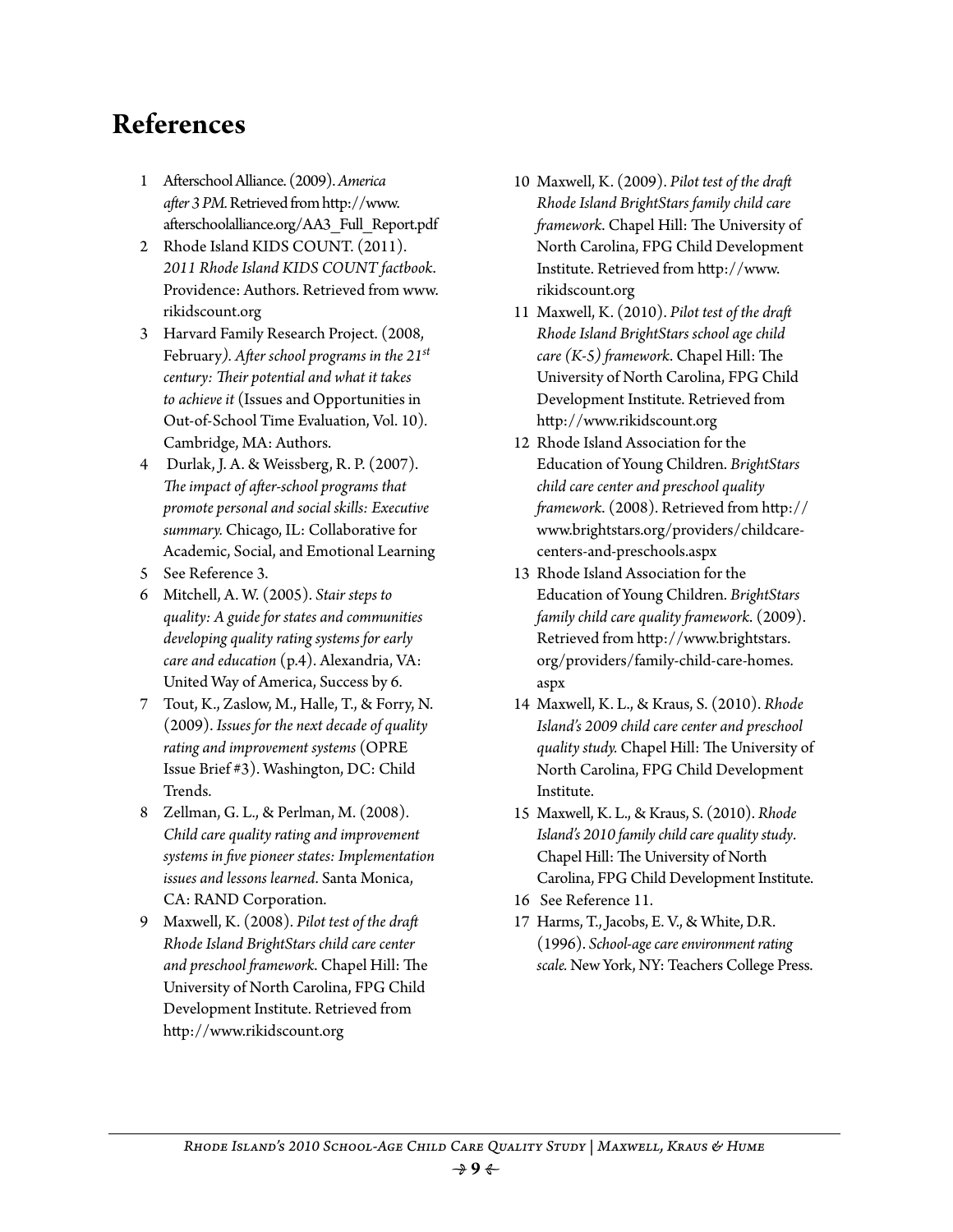- 18 Fiene, R. (2002). *Thirteen indicators of quality child care: Research update.* Office of Assistant Secretary for Planning and Evaluation, Administration for Children and Families. Washington, DC: Office of Assistant Secretary for Planning and Evaluation. Retrieved from http://www. researchconnections.org/childcare/resour ces/818?q=Fiene+13+indicators
- 19 Afterschool Investments. (2007). *Using a state child care quality rating system to promote quality in afterschool programs*. Washington, DC: Child Care Bureau, Administration for Children and Families, U.S. Department of Health and Human Services.
- 20 HighScope Educational Research Foundation. (2005). *Youth Program Quality Assessment*. Ypsilanti, MI: HighScope Press.
- 21 HighScope Educational Research Foundation. (2006). *Younger Youth Program Quality Assessment.* Ypsilanti, MI: HighScope Press.
- 22 See Reference 2.
- 23 See Reference 19.